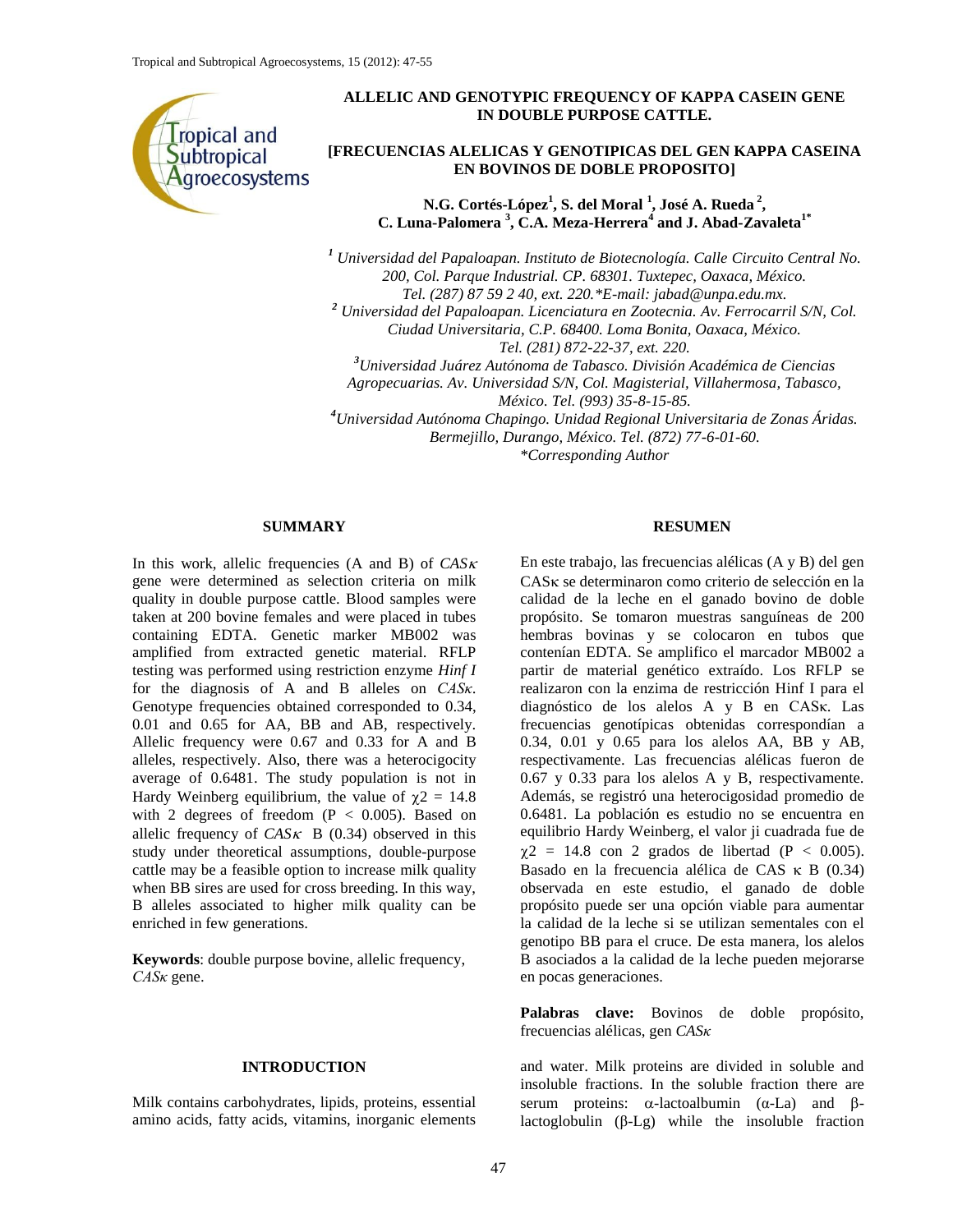contains caseins:  $\alpha$ -s1 ( $\alpha$ s1-Cn),  $\alpha$ -s2 (s2-Cn), (β-Cn) and κ-casein (κ-CN). Casein function is to retain fatty acids in milk to form micelles and forming an emulsion (Thompson *et al*., 2009; Formaggioni *et al*., 1999). All caseins have a genetic polymorphism involving the replacement of one or two amino acids and occasionally deletion of a segment. The presence of certain genetic variants in milk has an important effect upon coagulation properties of milk (Corral *et al*., 2006; Gutiérrez *et al*., 2000; Fox *et al*., 2000; Formaggioni *et al*., 1999; Freyer *et al*., 1999).

In cheese production, k-CN is very important due to its involvement in stabilization and formation of micelles, preventing milk caseins precipitation. Caseins are encoded in a group of autosomal genes located on chromosome 6 at position 6q31-33 spanning 250 kb (Requena *et al*., 2007; Corral *et al*., 2006; Gutiérrez *et al*., 2000; Fox *et al*., 2000; Formaggioni *et al*., 1999; Freyer *et al*., 1999). κ-CN gene is comprised of 5 exons and 4 introns (Cervantes *et al*., 2007; Requena *et al*., 2007; López and Vasquez, 2004; Medrano and Cordova, 1990) (figure 1 and 2). Main allelic variants of κ*-*CN are A and B. These variants are present in all breeds with variable frequencies; however, other variants such as C, E, F o G have been also reported (Requena *et al*., 2007; Barroso *et al*., 1998; Horne and Muir, 1994).

Milk derived from animals with B variant has a higher proportion of κ-CN, smaller micelles, higher protein content, increased stability to heat and freezing, reduced coagulation time, a more consistent curd as well as increased cheese yield (5-10%) when compared to animals showing *CAS*  $\kappa$  A (Requena *et al.*, 2007; Barroso *et al*., 1998; López, 1998; Horne y Muir, 1994). These characteristics are important to dairy industry. High frequency of B allele is a common feature in most populations of dairy cattle (Osta, 1994; Zardowny and Kühnlein 1990) excepting Holstein cattle, where A allele is more common (Viana *et al*., 2001; Bonvillani *et al*., 2000).

Molecular marker MB002 (also known as JK5-JK3) has been used in several studies to identify allelic variants A and B (Veli *et al*., 1994). This molecular marker covers exon 4 and intron 4-5 with a size of 350bp (figure 1 and 2); Requena *et al*., 2007; López and Vásquez, 2004; Medrano and Córdova, 1990). Differences between A and B alleles can be defined using PCR-RFLP technique by restriction with *Hinf I* (Cervantes *et al*., 2007).

In tropical areas, double-purpose cattle is a term commonly used to describe crossbreeding of Zebu, Creole and European cattle in Mexico, double-purpose cattle has been used for both meat and milk production. At the Papaloapan region, crossbreeding of cattle has been done indiscriminately due to a lack of professional orientation. Occasionally, genetically superior sires have been used, however, most of the time only individuals with a desirable phenotype to the producer are used. Double-purpose cattle is a genetic group well adapted to harsh environmental conditions like high temperature and moisture, low quality of pastures, and high incidence of parasites commonly found in tropical and subtropical areas. Productivity of this system can be considered lower when compared to intensive systems specialized in milk and meat production. However, double-purpose genotypes have advantages with respect to specialized genetic groups, mainly when low-input production systems are considered. These marginal production systems under tropical and subtropical ecosystems are usually managed under low economic and biotic input schemes and with minimum technology (Ortega and Ward, 2005; Baez 2000). The objective of the present work was determine allelic frequencies A and B to  $CAS_K$  in double purpose cattle as well as to discuss some implications to enhance possible strategies designed to promote genetic improvement for milk quality traits.

### **MATERIAL AND METHODS**

# **Location and environmental conditions**

This work was done in the Papaloapan region of Oaxaca This region is located northwest of the Oaxaca Mountains, at a north latitude of 18° 05' west long 96° 08', and 20 m altitude (OEIDRUS-OAXACA, 2005). Papaloapan region has a warm subtropical climate with an annual average temperature of 33 ° C and average annual rainfall ranging from 1,300 to 3,000 mm.

### **Samples and animals**

The double-purpose cattle are crossbreeds of *Bos taurus, Bos indicus* and creole, intended for both meat and milk production. *Bos taurus* breeds admixed are American and European Brown Swiss, Holstein and Simental, *Bos indicus* breeds are Brahman, Gyr, Sardo Negro, Indobrasil, Nelore and Guzerat. However, admixture level is unknown given unsystematically and undocumented crossbreeding.

Blood samples were randomly taken from 200 females of different age, physical condition and physiological state, under lactation and representing 10% of total sampled population. Sampling was done in 25 different ranches.

Whole blood was placed in tubes containing EDTA (1.8 mg/ml final concentration) as anticoagulant.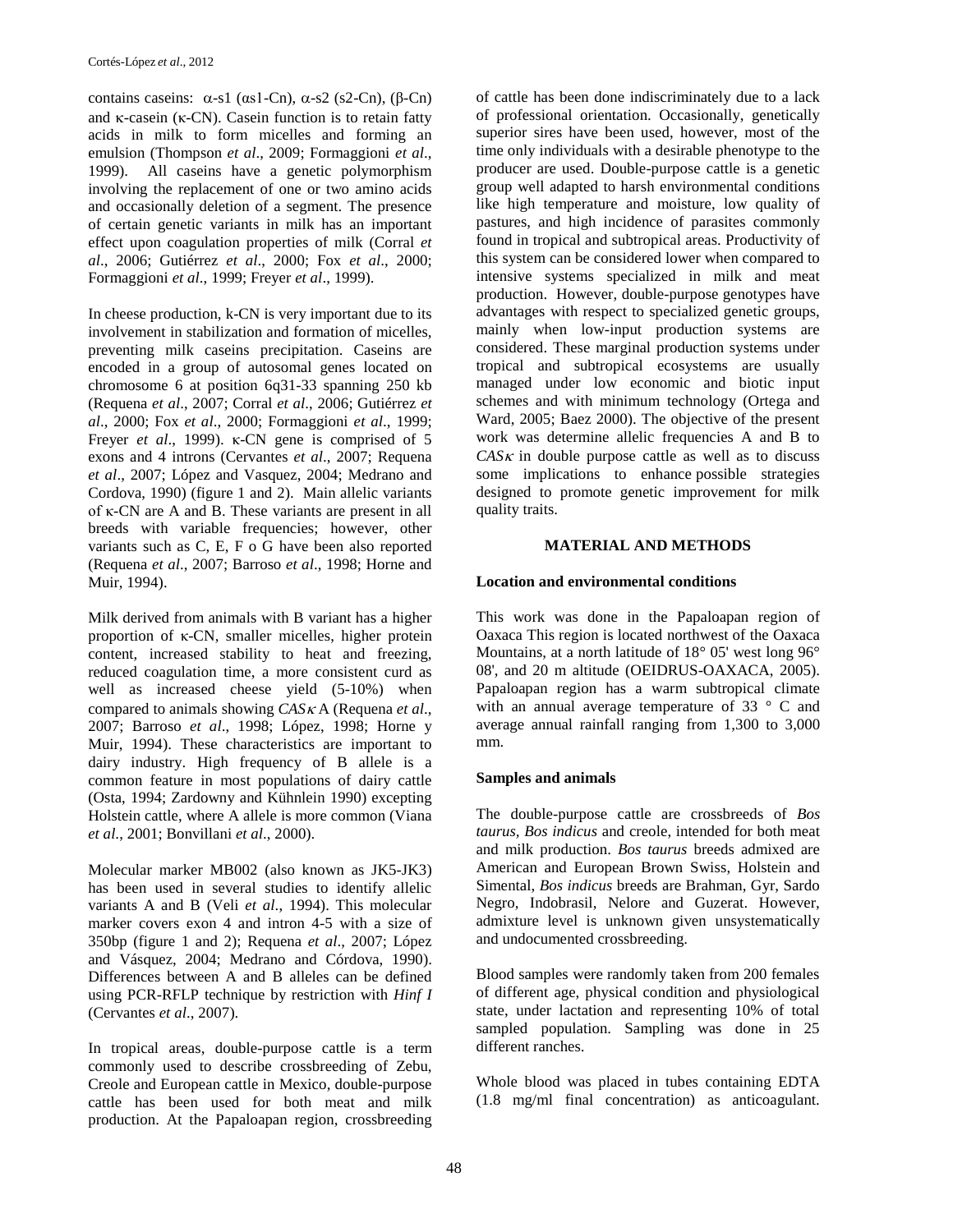Blood was ice transported and stored in a - 20 ° C freezer until processed.

### **Genotyping**

DNA extractions were carried out using Blood DNA Extraction kit GF-1 (Vivantis) following manufacturer's recommendations. Polymerase chain reaction was carried out from a starting template of approximately 100 ng of genomic DNA in a 10  $\mu$ L volume. Accu Prime Taq DNA polymerase System (Invitrogen) was used for amplification. Primers MB002F (ATCATTTATGGCCATTCCACCAAAG) and MB002R (GCCCATTTCGCCTTCTCTGTAACAGA) flanking MB002 molecular marker (fig. 1) were used at 10 pM. Reaction was conducted in a MAXYGENE termocycler (AXYGEN Scientific®). Temperature conditions were 94 °C for 5 min; 30 cycles of 94 °C for 1 min, 56.1  $\degree$ C for 30 s and 72  $\degree$ C for 30 s; final extension step for 10 min. PCR products were separated on 2% agarose gels stained with ethidium bromure 0.5% (v/v). Gel was examined with UV light via a photodocumentation system (INGENIUS SYNGENNE®).

PCR-RFLP (Restriction [fragment length](http://en.wikipedia.org/wiki/Restriction_fragment_length_polymorphism)  [polymorphism\)](http://en.wikipedia.org/wiki/Restriction_fragment_length_polymorphism) was conducted using amplification of MB002 molecular marker and restriction enzyme *Hinf I* (Fermentas®). Restriction digest was carried out in a final volume of 30 μL containing 10 μL of PCR product and 1 U of restriction enzyme on R buffer 10X for 2 h at 37°C (figure 2). Digested fragments were analyzed on 3% agarose gels. Band patterns were observed via photo documentation system (Ingenius SYNGENNE ®).

### **Statistical analysis**

Allelic and genotypic frequencies were obtained by means of  $\chi^2$  test performed on statistical program SAS.

### **RESULTS**

MB002 marker was PCR amplified from genomic DNA with oligonucleotides MB002F and MB002R, obtaining a 344bp fragment. From 200 samples tested, only 108 were PCR positive.

For those samples where marker MB002 was amplified, *Hinf I* was used (figure 2) to restrict PCR product and allow allele discrimination. Homozygous AA individuals rendered two distinct bands representing three restriction fragments, two fragments of similar length (131 and 132bp) and a smaller 81pb fragment. Homozygous BB individuals showed a clear two band (263 and 81bp) restriction pattern (figure 2 and 3). Heterozygous AB individuals (figure 3) showed a three fragment restriction pattern (263, 131/132 and 81bp).

Table 1 contains genotypic and allelic frequencies found and expected from the study population of dual purpose cattle. Genotype frequencies obtained corresponded to 0.34 for homozygous AA, 0.65 for heterozygous AB and 0.01 for homozygous BB. Allele frequencies of 0.67 for A allele and 0.34 for B allele were observed. Table 1 also shows average heterozygosity of 0.6481. The study population is not in Hardy Weinberg equilibrium ( $P < 0.05$ ). A allele was more prevalent than B allele, showing a frequency of 0.67 and 0.34, respectively.



Figure 1. Exons and introns of  $CAS\kappa$  gene from bovine.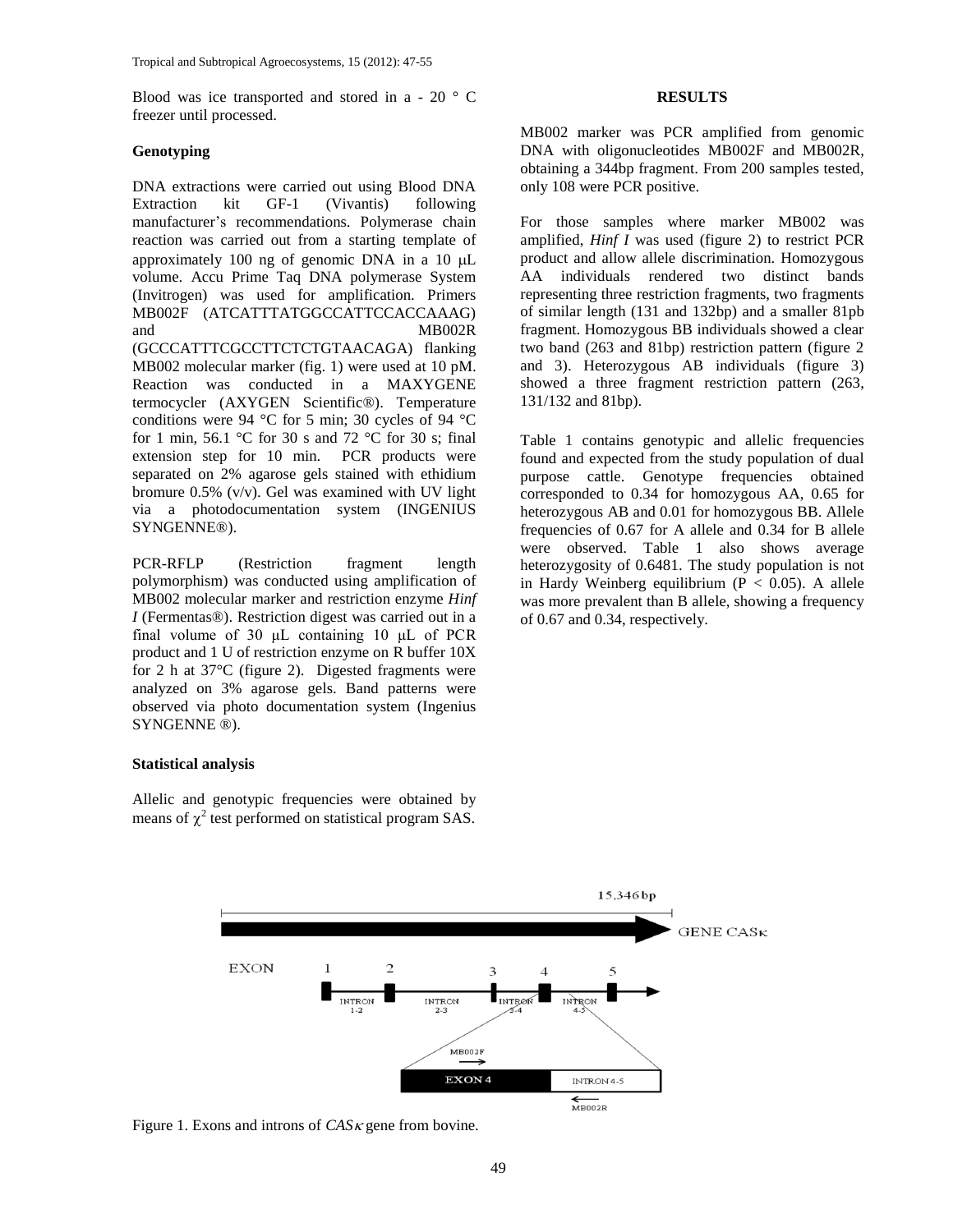

Figure 2. *Hinf I* restriction pattern of MB002 marker, using 344 bp PCR product illustrated in Fig 1 (adapted from Lopez and Vasquez, 2004).



Figure 3. Representative agarose gel showing *CAS k* genotyping performed in this research in double purpose cattle. MWM: molecular weight marker, AA: homozygous A, BB: homozygous B, AB heterozygous.

Table 1. Genotypic and allelic frequencies observed and expected in double purpose cattle.

|           | <b>Observed</b>                 |                               | <b>Calculated</b>               |                               |               | <b>Allelic</b> |
|-----------|---------------------------------|-------------------------------|---------------------------------|-------------------------------|---------------|----------------|
| Genotype  | Number of<br><i>individuals</i> | <b>Genotypic</b><br>frequency | Number of<br><i>individuals</i> | <b>Genotypic</b><br>frequency | <b>Allele</b> | frequency      |
| AA        | 37                              | 0.34                          | 48.00                           | 0.44                          | А             | 0.67           |
| AB        | 70                              | 0.65                          | 48.00                           | 0.45                          | B             | 0.33           |
| <b>BB</b> |                                 | 0.01                          | 12.00                           | 0.11                          |               |                |
| $\chi^2$  | 14.8                            | Degrees of<br>freedom         |                                 | $(P < 0.005)$ .               |               |                |

#### **DISCUSSION**

From 200 samples tested, only 108 were PCR positive for marker MB002. As shown in figures 1 and 2, MB002 genetic marker is located in exon 4 and intron 4-5. Factors impeding amplification on all samples may be that intronic regions are poorly conserved among allelic variants (Cervantes *et al*., 2007; Requena *et al*., 2007; Lopez and Vasquez, 2004; Medrano and Cordova, 1990) and high variability in exon 4. This shows that genetic diversity of  $CAS\kappa$ gene in exon IV has been underestimated in domestic livestock, and therefore it is necessary to devote more research efforts characterizing this genomic region (Chen *et al*., 2008). Because of exon and intron variability, it is possible that MB002F and MB002R primers here used have not found a complementary region and therefore marker amplification was not positive for those 92 samples. Therefore, it is possible that negative samples contain another allelic variant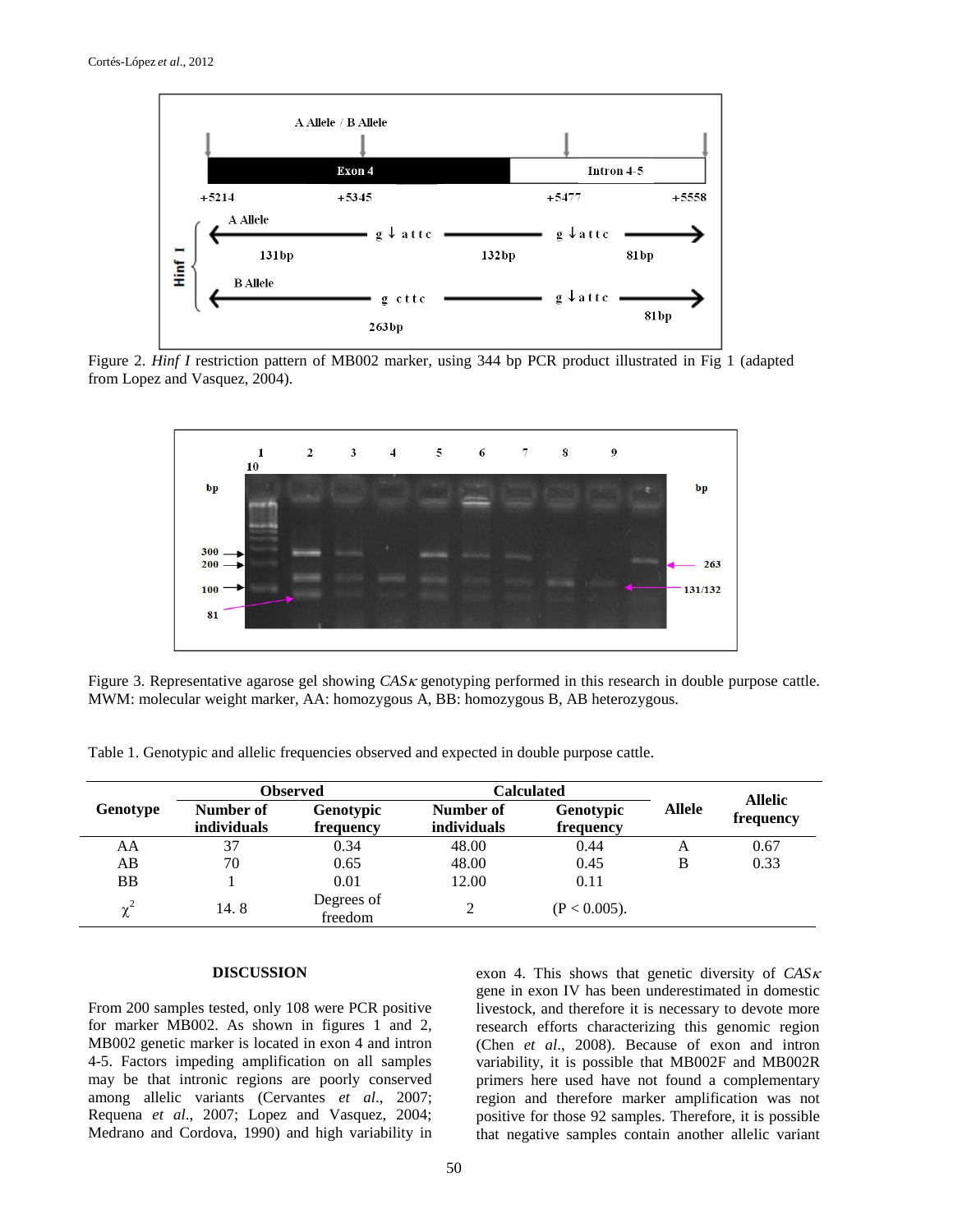than those expected in this work. We are currently looking for allelic variants in the negative samples.

Several studies evaluating genetic variability of *CAS* gene in different breeds of dairy cattle have been done (Viana *et al*., 2001; Kemenes *et al*., 1999; Grosclaude, 1998; Van Eenennaam and Medrano, 1991, McLean *et al*., 1984). Holstein breed has been highlighted due to its high milk yield; although, it has been low ranked because of its decreased levels of total solids, fat and protein (Benavides, 2003). In contrast, Jersey breed depicts a decreased milk yield regarding to Holstein breed, nonetheless, quality of its milk is far superior compared to Holstein and other dairy breeds (Grosclaude, 1998; Van Eenennaam and Medrano, 1991, McLean *et al*., 1984). The main drawback of Jersey breed, however, is that its production is limited to certain environmental conditions and therefore it has not been commonly spread around the world. The latter has generated expectations about other alternatives in terms of milk production, considering both quality and volume, by other cattle breeds (Munizaga *et al*., 2004). Under such scenario, characterization of double-purpose cattle acquire relevance given its widespread use as genotypes that produce both milk and meat, mainly under tropical and subtropical regions, despite of adverse environmental conditions involving high temperature and high humidity. Studies on double-purpose cattle are scarce (Cervantes *et al*., 2007). The study here presented is the first of its kind in the Papaloapan region.

Several studies characterizing cattle breeds have shown that B allele has higher frequencies in *Bos taurus* with respect to *Bos indicus* (Golijow *et al*., 1999; Kemenes *et al*., 1999; Tambasco, 1998, Del Lama and Zago, 1996; Backer and Manwell, 1980). Likewise, in double-purpose cattle evaluated in this study, A allele was predominant over B allele (0.67 and 0.34, respectively), most likely due to high input from A allele races like Zebu, Holstein, Nelore and Guzerat, Gyr (0.74, 0.90, 0.91 y 0.92, 0.93, respectively).

Frequencies obtained for allelic variant B (0.34), surpassed those found in other breeds, such as Guernsey breed (Van Eenennaam and Medrano, 1991, Voelker *et al*., 1997), Shorthorn breed (Van Eenennaam and Medrano, 1991), Holstein (Viana *et al*., 2001), Zebu (Cervantes *et al*., 2007), Nelore, Guzerat, and Gyr (Kemenes *et al*., 1999) with values of 0.27, 0.11, 0.10, 0.26, 0.09, 0.08 and 0.07, respectively. In the Papaloapan region, commonly used breeds like Jersey, Brown Swiss and Normand have higher B alleles values (0.77, 0.57 y 0.56, respectively).

On the other hand, in several breeds (Holstein-Friesian Irish, Dutch-Friesian, Limousin, Montbeliarde, Charolais, Normande, Norwegian Red and Kerry) has been reported that A allele is dominant in all groups (dairy, beef and double purpose) with an allelic frequency of 0.89 in high-yielding dairy animals and beef animals 0.75. AB haplotype is comparatively rare in dairy cattle (0.11) compared with both beef and double purpose animals. BB haplotype, though rare overall (0.09), is higher in double-purpose animals (0.18) than dairy (0.056) animals (Keating *et al*., 2007).

Van Eenennaam and Medrano (1991) demonstrated that in mammary glands, allelic variant B has a higher level of expression with respect to allelic variant A and therefore, the proportion of  $\kappa$ -CN in milk depends on the animal genotype in the following order BB> AB> AA, reaching a protein difference of 3% in animals with allelic variant B against animals with allelic variant A. We found only one individual with BB genotype, because of high heterozygous frequency found.

Increasing BB frequency through targeted crossbreeding is an interesting strategy to increase cheese production. If a breed that shows an allelic frequency around 0.25 for kappa-casein B allele is crossed with selected BB stallions, in few generations BB frequency can be dramatically increased (Prinzenberg *et al*., 1996). Double-purpose cattle in the Papaloapan region can be subject of this strategy. It can be directed towards milk volume production given its high A allele frequency, or towards milk quality by increasing B allele frequency which is already high (Table 1).

Double purpose cattle is the main traditional alternative for milk production, considering an animal production model managed and operated under marginal conditions ,because its excellent adaptation to harsh environmental conditions in the tropics, where specialized breeds cannot develop to full potential.

As shown in table 1, genotype frequencies (AA, AB and BB) observed and expected under the equilibrium condition were not equal. Therefore, the population is not in H-W equilibrium and random mating for this *locus* did not occur in the last generations, according to  $\chi^2$  test. Heterozygosity measured (0.6481) suggests a highly hybrid poheterogeneity population regarding this locus, in the studied population, probably asa result of indiscriminate crossbreeding and lack of orientation toward a defined production goal. Finally, using PCR-RFLP -a simple and low cost tool- those animals with allelic variant B could be identified. Therefore, making genetic improvement programs through targeted crosses, with the goal of obtaining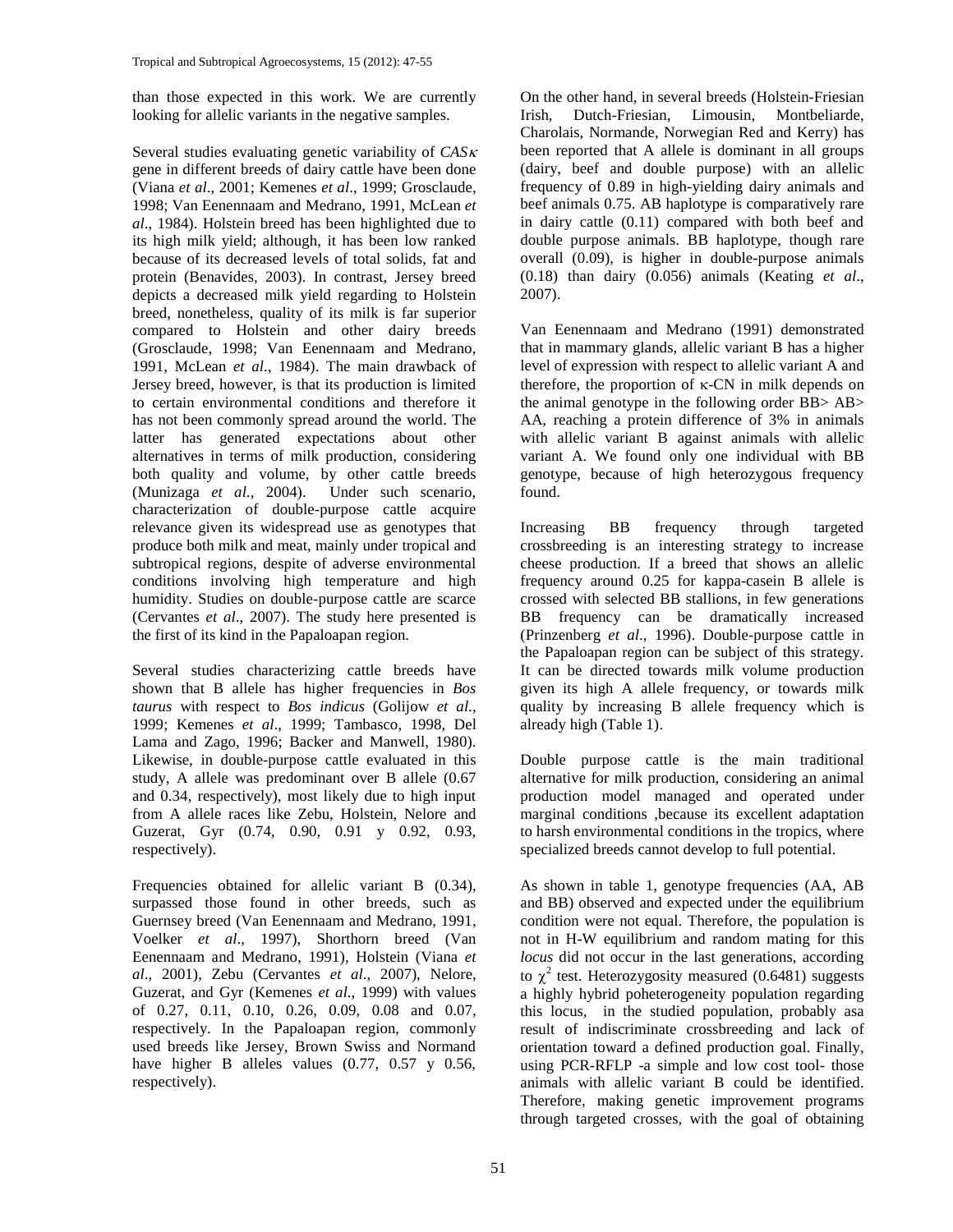animals with better milk quality, are feasible. This will contribute to economic development in the region. Moreover, the short time from collection of whole blood samples to genotype identification by PCR-RFLP offers great advantages in contrast to the time required to evaluate an animal by conventional methods. Recent reports indicate that improvements in this technique allow discriminating between 9 allelic variants in a basic molecular biology laboratory (Pacheco *et al*., 2011).

# **CONCLUSION**

Through amplification and genotyping of marker MB002 is possible to identify allelic variants A and B of  $CAS_K$  in double-purpose cattle from the Papaloapan region. In this study, only 108 out of 200 samples amplified marker MB002. Therefore, the remaining 92 animals should contain a different allelic variant than those studied in this work. In the population under study, A allele predominated over B allele, with a frequency of 0.67 over 0.34, respectively. High population heterogeneity makes feasible a genetic program to increase milk quality in double-purpose cattle. High frequency of heterozygotes AB is in contrast to almost absent frequency of homozygotes BB. This seems to be caused by indiscriminate crosses combined with minimal guidance to get a defined production goal. Present results will be used for genotypic and phenotypic indicators, in order to select those individuals with homozygous BB and heterozygous AB alleles to produce sires with BB genotype. Furthermore, using homozygous BB sires for crossbreeding will increase the frequency of B allele in the studied dual purpose cattle population and therefore it will improve milk quality, as well as cheese yield .

# **ACKNOWLEDGMENTS**

This research was supported by a grant from PROMEP awarded to J.A-Z. (103.5/07/2740) and a student scholarship awarded. to N. G. C - L. We thank Lice Jennie Renn and PhD Julian Peña-Castro for their collaboration reviewing grammar of this manuscript.

# **REFERENCES**

- Barker, A.C.M., Manwell, C. 1980. Chemical classification of cattle. I breed groups. Animal Blood Groups Biochemistry Genetic. 11:127- 150.
- Barroso, A., Dunner, S., Cañón, J. 1998. Technical note: Detection of Bovine Kappa-casein variants A, B, C, y E by Means of Polymerase Chain Reaction-single strand Conformation

Polymorphism (PCR-SSCP). Journal Animal Science. 76:1535-1538.

- Benavides Castro, T.A. 2003. Efecto de las Variantes Genéticas A y B de  $\kappa$ -Caseína y  $\beta$ lactoglobulina sobre las Propiedades de Coagulación de la Leche. Tesis de Licenciatura. Escuela de Ingeniería en Alimentos. Facultad de Ciencias Agrarias. Universidad de Chile. Valdivia Chile.
- Bonvillani, A.G., Di Renzo, M.A., Tiranti, I.N. 2000. Genetic polymorphism of milk protein loci in Argentinian Holstein cattle. Genetics and Molecular Biology. 23:819-823.
- Cervantes, P., Luna, M., Hernández. M., Perez-Gil, F., Ponce, P., Uffo O. 2007. Polimorfismo genético de en el *locus* de la kappa-caseína, en vacas de diferentes razas y cruces en el trópico mexicano. Revista Salud Animal. 29:78-84.
- Chen, S.Y., Costa, V., Azevedo, M., Baig, M., Malmakov, N., Luikart, G., Erhards, G., Beja-Pereira, A. 2008. New alleles of the bovine kcasein gene revealed by resequencing and haplotype inference analysis. Journal Dairy Science. 91:3682-3686.
- Corral, J. M., Izquierdo, M., Mateos, S., Parejo, J.C., Salazar, J., Rabasco, A., Martínez-Trancón, M., Sansinforiano, M. E., Hernández, F. I., González-Crespo, J., Jiménez-Hernando, M.A, Portilla, F. J., Padilla, J.A. 2006. Asociación del polimorfismo del gen de la kcaseína (CSN3) con la producción y composición de la leche en ovino merino. Disponible en: [www.aida](http://www.aida-itea.org/jornada38/genetica/qtls_y_genes_candidatos_ii/qg%20c9_corral.pdf)[itea.org/jornada38/genetica/qtls\\_y\\_genes\\_can](http://www.aida-itea.org/jornada38/genetica/qtls_y_genes_candidatos_ii/qg%20c9_corral.pdf) [didatos\\_ii/qg c9\\_corral.pdf.](http://www.aida-itea.org/jornada38/genetica/qtls_y_genes_candidatos_ii/qg%20c9_corral.pdf)
- Del Lama, S.N., Zago, M.A. 1996. Identification of  $\kappa$ casein and β-lactoglobulin genotypes in Brazilian *Bos indicus* and *Bubalus bubalis* population. Brazilian Journal of Genetics. 19:73-77.
- Formaggioni, P., Summer, A., Malacarne, M., Mariani, P. 1999. Milk protein polymorphism: detection and diffusion of the genetic variants in bos genus. Univ degli Studi di Parma An della Facoltà di Med Vet. Disponible en: www.unipr.it/arpa/facvet/annali/1999/index2. htm.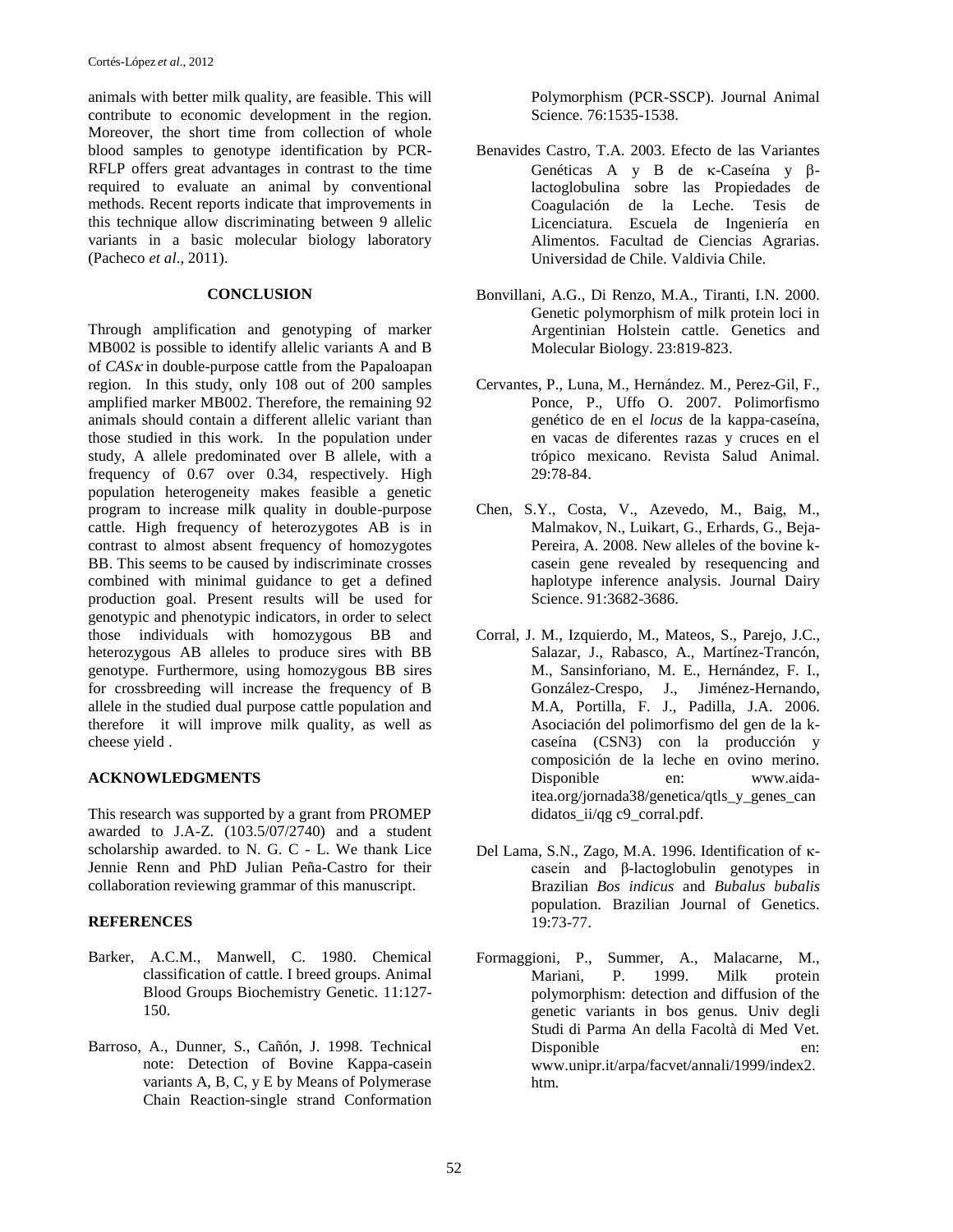- Fox, P.F., Guinee, T.P., Cogan, T.M., McSweeney, P.L. 2000. Fundamentals of Cheese Science.<br>Aspen Publishers. Inc. Gaithersburg. Aspen Publishers, Inc. Gaithersburg, Maryland. 32-34.
- Freyer, G., Liu, Z., Erhardt, G., Panicke, L. 1999. Casein polymorphism and relation between milk production traits. Journal of Animal Breeding and Genetics. 116:87-97.
- Golijow, C.D., Giovambattista, G., Ripoli, M.V., Dulout, F.N. Lojo, M.M. 1999. Genetic variability and population structure in loci related to milk production traits in native Argentine Creole and commercial Argentine Holstein cattle. Brazilian Journal of Genetics. 22:395-398.
- Grosclaude F. 1988. Le polymorphisme génétique des principales lactoproteines bovines. Relation avec la quantité, la composition et les aptitudes fromagères dulait. Inra Productions Animales. 1:5-17.
- Gutierrez, A., Pintado, B., de la Fuente, J. 2000. Uso<br>del polimorfismo genético de las del polimorfismo genético de las lactoproteínas para mejorar la calidad de la producción lechera. Boletín Anembe. Disponible en: www.anembe.com/revista/indice.cgi?folder= mar\_abr\_00.
- Horne, D.S., Muir, D.D. 1994. Genetic polymorphism of  $\kappa$ -casein and rennet coagulation time. Effects of serum phase components. Milchwissenschaft. 49:446-449.
- Keating, A.F., Davoren, P., Sminth, T.J., Ross, R.P., Cairs, M.T. 2007. Bovine k-Casein Gene promoter haplotypes with potential implications for milk protein expression. Journal of Dairy Science. 90:4092-4099.
- Kememes P.A., Reginato, L.C.A., Rosa, A.J.M., Parker, I.V., Razook, G.A., Figuereido, L.A., Silva, N.A., Etchegaray M.A.L., Coutinho, L.L. 1999. κ-casein, β-Lactoglobulin and growth hormone allele frecuencies and genetic distances in Nelore, Gyr, Guzerá, Camcu, Charolais, Canchin and Santa Gertrudis cattle. [Genetics and Molecular](http://www.scielo.br/gmb)  [Biology.](http://www.scielo.br/gmb) 22:539-541.
- López Benavides, M. 1998. Correlación entre la constitución genética kappa-caseína y características de producción en vacas Holstein de primer parto en la sabana Bogotá.

Primer Simposio de Investigación en la Universidad de la Salle. Colombia.

- López, R.E., Vásquez, N. 2004. Determinación del sexo y genotipificación del gen de la κcaseína en embriones bovinos. Revista Colombiana de Ciencias Pecuarias. 17:231- 240.
- McLean, D. M.; Graham, E. R. B.; Ponzoni, R. W. and McKenzie, H. 1984. Effects of milk protein genetic variants on milk yield and composition. Journal Dairy Res. 51:531-546.
- Medrano, J. F. y E. A. Córdova. 1990. Genotyping of bovine kappa-casein loci following DNA sequence amplification. *Biotechnology* 8:144- 146.
- Munizaga, F. G.; Barrales, V. L. y Valenzuela, A. L. 2004. Desarrollo de un modelo para evaluar la factibilidad productiva y económica de la progenie resultante del cruzamiento de vacas Holstein Friesian con toros de las razas francesas Montbeliarde y Normando.<br>Departamento de Ciencias Animales, Departamento pontificia Universidad Católica de Chile.
- Ortega, L. y Ward R. 2005. El sistema de Ganadería de Doble Propósito: Un sistema eficiente. Facultad de Agronomía. Universidad de Zulia. Maracaibo-Venezuela, 22-26.
- Osta R. 1994. Caracterización genética de proteínas lácteas y sexaje de embriones en ganado vacuno mediante la aplicación de la biotecnología al análisis del DNA. Tesis Doctoral, Facultad de Veterinaria, Universidad de Zaragoza, España.
- Pacheco-Contreras, V., D.L. Lourenco-Jaramillo, G.M. Parra Bracamonte, J.C. Martínez González y A.M. Sifuentes-Rincón. 2011. Convenient genotyping of nine bovine Kcasein variants. Electronic Journal of Biotechnology. 14:1-6.
- Prinzenberg, E., S. Hiendleder, T. Ikonen and G. Erhardt. 1996. Molecular genetic characterization of new bovine kappa-casein alleles CSN3F and CSN3G and genotyping by PCR-RFLP. Animimal Genetic. 27:347- 349.
- Requena, F.D., E.I. Agüera y F. Requena. 2007. Genética de la caseína de la leche en el bovino Frisón (Milk of casein of genetic in the Frison bovine). REDVET. Revista electrónica de Veterinaria. 8, 1, 1695-7504.